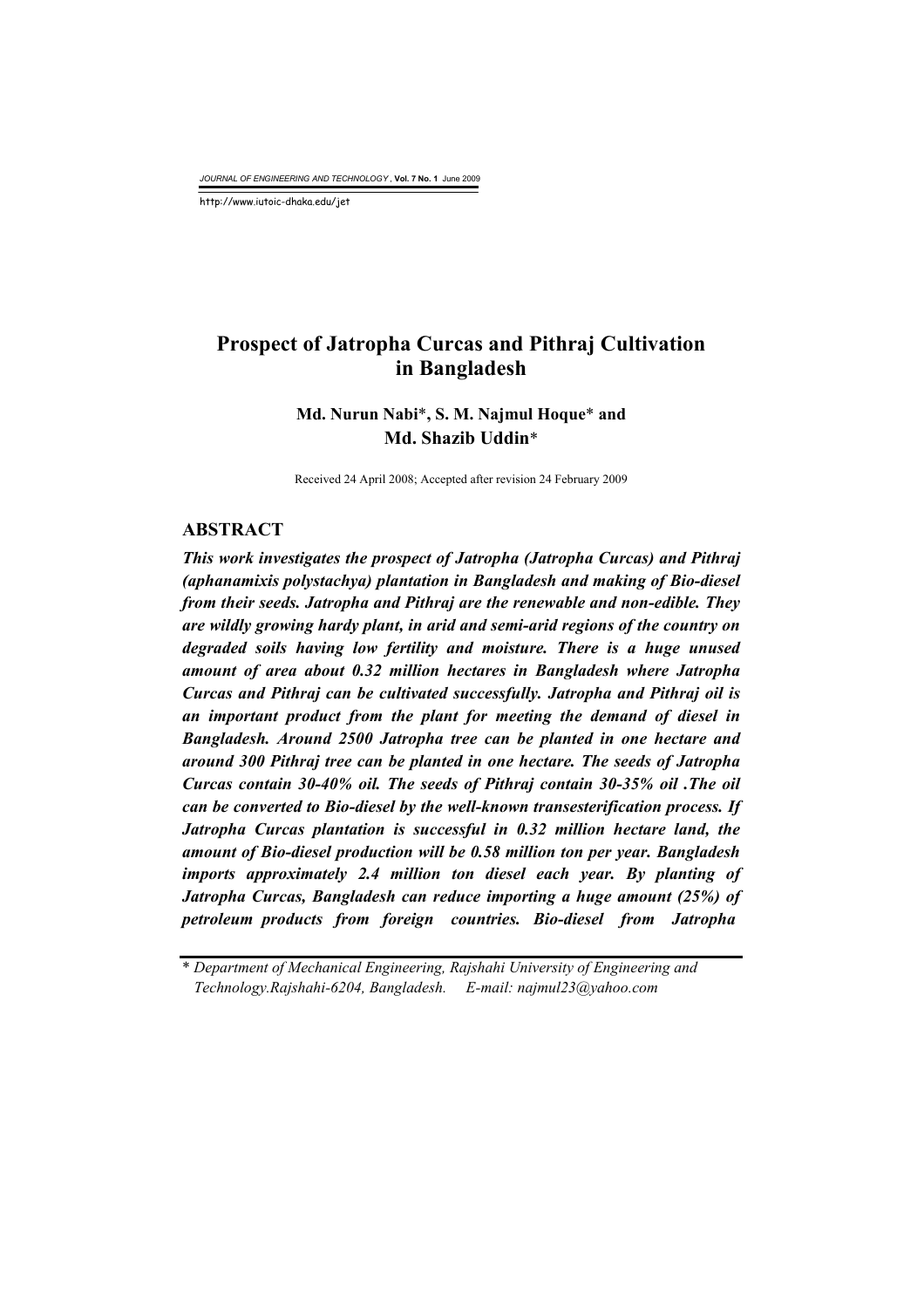*could be blended by 20 per cent with the normal diesel. Similarly if Pithraj plantation is successful in 0.32 million hectare land, the amount of Bio-diesel production will be 0.50 million ton per year. By planting of Pithraj, Bangladesh can also reduce importing 21% of petroleum products. Pithraj could be blended by 20 per cent with the normal diesel.* 

*Keywords: Jatropha, Pithraj, Bio-diesel, Renewable and non-edible, Petroleum products.* 

### **1 INTRODUCTION**

 Now-a-days, the world is highly dependent on petroleum fuels for generating power, vehicle movement, agriculture and domestic useable machinery operation and for running the different industries. Every year about 137000 vehicles comes from manufacturing region. Most of the vehicle based on petroleum fuel. So with technological progress and improvement of living standard of the people, the demand of the petroleum fuel increases simultaneously. But the reserve of the petroleum fuel is limited and is evenly distributed in such a way so that many regions have to depend on the others for their fuel requirements. The price of the petroleum fuel is also increasing day by day and use of the petroleum fuel in engine produces harmful products which pollute the environment. Due to the above reason, attention is going to the search of renewable source of fuel which can meet the demand locally.

 Vegetable oils may be an alternative renewable source of diesel fuel known as "Bio-diesel" which can be produced in any local area. Vegetable oils and their derivatives (especially methyl esters), commonly referred to as "Bio-diesel", they are technically competitive with or offer technical advantages compared to conventional diesel fuel. Many researchers have shown that using raw vegetable oils for diesel engines can cause numerous problems. Vegetable oils have increased viscosity, low volality, cold flow properties and cetane number causes injector cocking, piston ring sticking, fuel pumping problem and deposit on engine. These problems limit the direct use of vegetable oil in engine in place of conventional diesel. However the above limitation can be greatly minimized by converting the vegetable oil into ester through esterification which is named as Bio-diesel. But due to limited availability of agricultural land, the factor edibility of vegetable oil and its higher prices greatly restricts the scope of using esterified vegetable oil as fuel. There is a chance to overcome this restriction if waste and non-edible vegetable oil is used as feed stock for Bio-diesel plant. It has been found that used vegetable oils are primarily used as inexpensive feed stocks [1].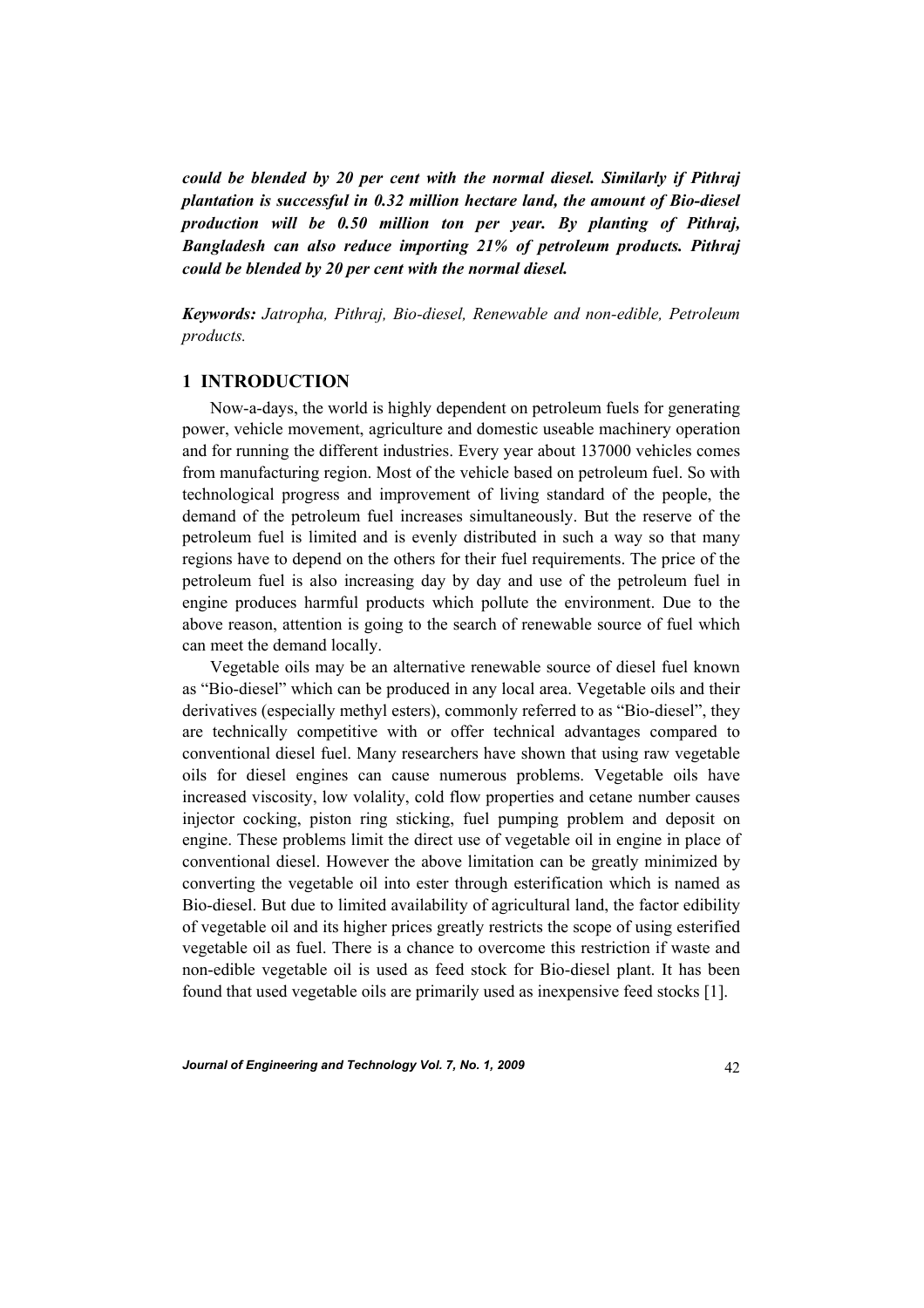In aspect of Bangladesh, non-edible renewable Jatropha oil and Pithraj (local name) oil can play a vital role in the production of substitute diesel fuel. Attention is given to the Jatropha oil and Pithraj oil because it is non-edible renewable source of oil and it is a new research over the world. The climatic and soil condition of Bangladesh is also suitable for the production of this plant. The oil as well as Bio-diesel can be prepared with most economical way. By increasing Jatropha and Pithraj plantation in our country, we can meet our domestic demand and save our capital. Finally the by-product of transesterification can be used in the soap industry .This also save our capital and reduce cost. At present, 100 percent Bio-diesel is not used in place of diesel fuel to run the engine because 100 percent Bio-diesel causes significant reduction of brake thermal efficiency, higher specific fuel consumption and excessive  $NO<sub>x</sub>$ formation. This problem can be greatly minimized by using diesel, Bio-diesel blend and additives. The most widely used blends are B10 (10 % bio, 90 % diesel) and B20 (20 % bio, 80 % diesel). Diesel, Bio-diesel blends do not cause significant increase of  $NO<sub>x</sub>$  and reduction of brake thermal efficiency. Meanwhile the other performance parameter of the engine is like as net diesel fuel.

## **2 PROSPECT OF JATROPHA CURCAS AND PITHRAJ CULTIVATION IN BANGLADESH**

 In Bangladesh, Jatropha Curcas and Pithraj can be cultivated in all over the country and are generally grown as a live fence for protection of agricultural fields against damage by livestock as these are unpalatable to cattle.

 The agro-climatic conditions prevailing in Bangladesh are conducive for Jatropha and Pithraj cultivation. A feasibility analysis of Jatropha and Pithraj cultivation can be done on a pilot scale over various regions in the country where climatic and agricultural conditions are suitable for this crop. The primary focus of this project would be the cultivation of Jatropha and Pithraj to get seeds and oil as final output. Jatropha, shown in Fig.1 (a), is a small tree or shrub with smooth gray bark, which exudes whitish colored, watery latex when cut. Normally, it grows between three and five meters in height but can attain a height of up to eight or ten meters under favorable conditions. Jatropha Curcas grows almost anywhere, even on gravelly, sandy and saline soils. It can thrive on the poor soils. It grows even in the crevices of rocks. It grows on well-drained soils with good aeration and is well adapted to marginal soils with low nutrient content. On heavy soils, root formation is reduced. Jatropha is a highly adaptable species but its strength as a crop comes from its ability to grow on very poor and dry sites. The leaves shed during winter months. The organic matter from shed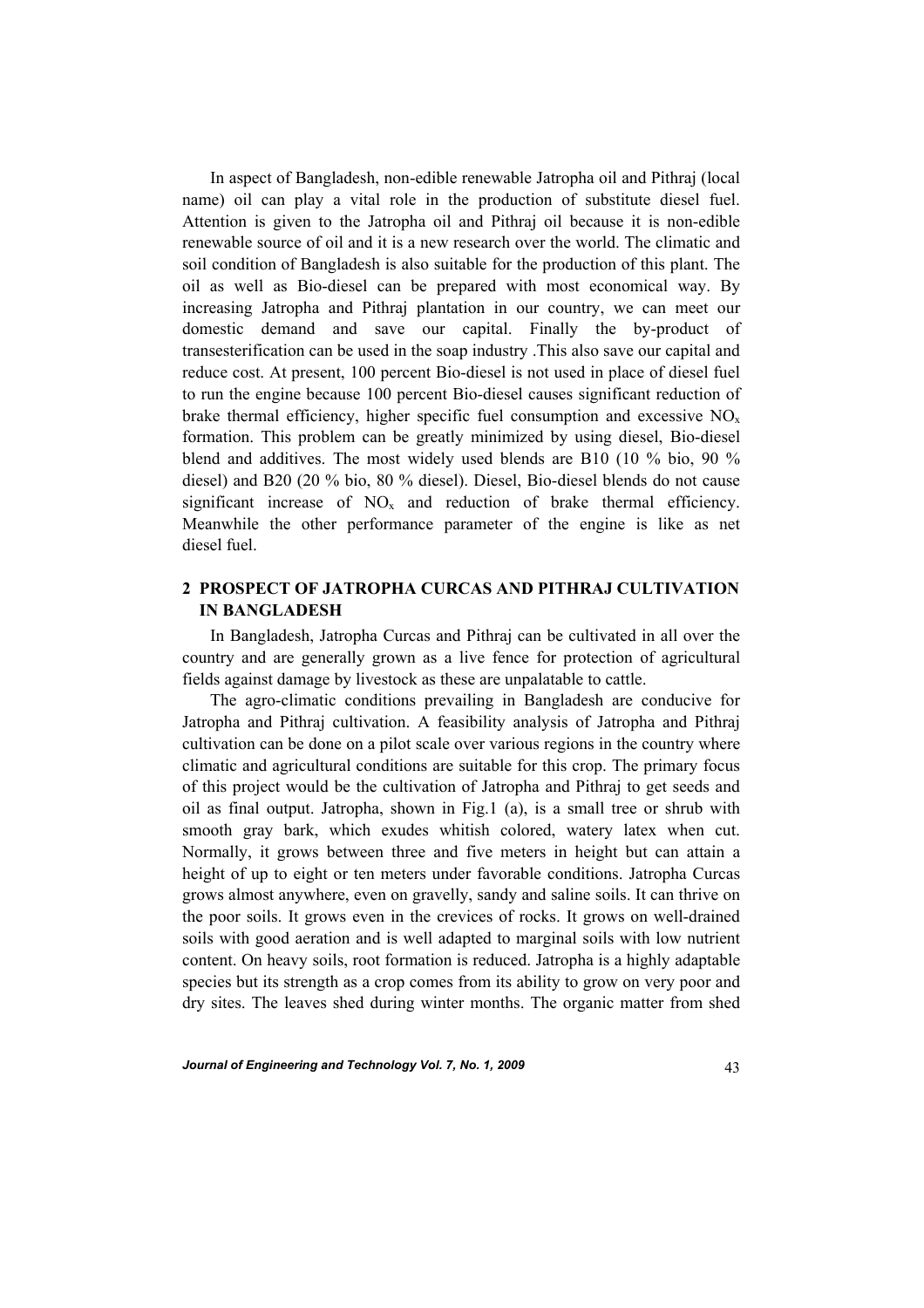leaves enhance earth-worm activity in the soil around the root-zone of the plants which improves the fertility of the soil. It is reported that Jatropha can grow on 0-500 meters above sea level. The mean annual temperature ranges from 25-30*ºC* and annual rainfall is 500-1200 *mm* [2]. Jatropha has the ability to withstand extreme drought and light frost condition. Comparison to various other vegetable oils including copra, palm, groundnut, cottonseed, rapeseed, soya and sunflower, Bio-diesel has significant potential for use as an alternative fuel in compression– ignition (diesel) engines [3], [4].



(a) Jatropha Curcas (b) Jatropha seeds





 (c) Pithraj tree (d) Pithraj fruits **Figure 1:** Jatropha Curcas and Pithraj tree with their seeds.

 The expected Jatropha oil from such land is as follows: Total Jatropha plants *per hectare*: 2500 (2.0 *m* x 2.0 *m* per plant). Fruiting trees *per hectare*: 2000. Yield of seeds, shown in Fig.1 (b), *per fruiting tree*: 2.5 *kg* (5<sup>th</sup> year). Seeds *per hectare*: 5.0 *tons*.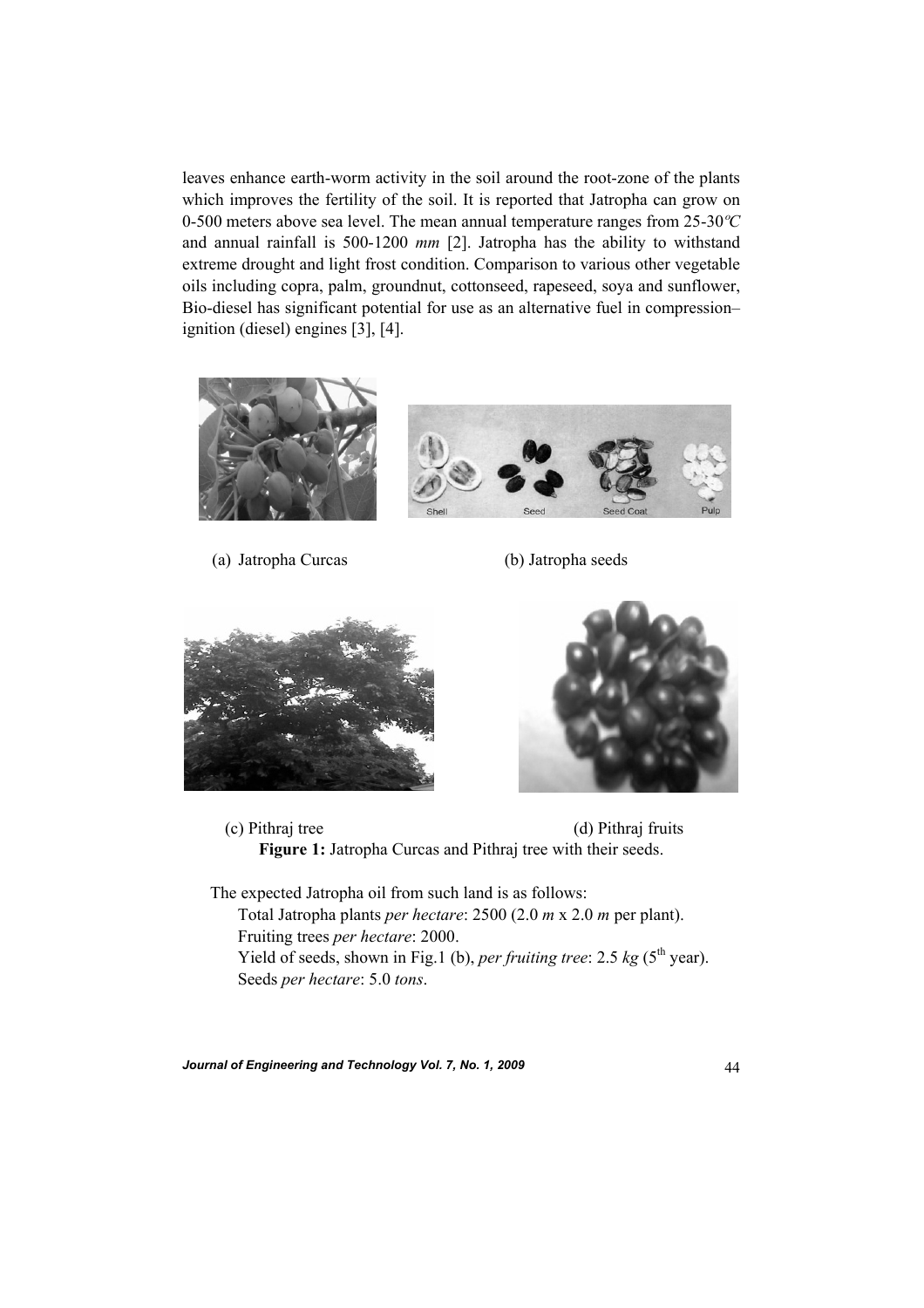The expected Pithraj oil from such land is as follows:

Total Pithraj plants, shown in Fig.1 (c), *per hectare*: 300 (3.0*m* x 3.0*m* per plant). Yield of seeds, shown in Fig.1 (d), *per fruiting tree*: 15-20 *kg* (Average 18 kg). Seeds *per hectare*: 5-6 *tons*.

### **3 PROCESSES INVOLVED IN THE PRODUCTION OF BIO-DIESEL**

- (i) Preparation of nurseries
- (ii) Plantation.
- (iii) Seed collection.
- (iv) Oil extraction.
- (v) Transesterification.
- (vi) Blending with conventional diesel fuel.
- (vii) Characterization of Bio-diesel.
- (viii) Institutional arrangements.

### **4 TRANSESTERIFICATION PROCESS**

 Transesterification or alcoholysis is the displacement of alcohol from an ester by another in a process similar to hydrolysis, except than alcohol is used instead of water [4].

 Transesterification is the process of using an alcohol (e.g. methanol, ethanol or butanol), in the presence of a catalyst, such as sodium hydroxide or potassium hydroxide, to break the molecule of the raw renewable oil chemically into methyl or ethyl esters of the renewable oil, with glycerol as a by product [5]. Transesterification of vegetable oil is shown in Fig.2.

 $\begin{array}{ccccccc} & {\rm CH}_2{\rm O} & {\rm C} & {\rm R} & & & & {\rm CH}_2{\rm OH} \\ | & {\rm C} & {\rm R} & | & {\rm C} & {\rm R} \\ | & {\rm C} & {\rm R} & | & {\rm C} & {\rm R} \\ | & {\rm C} & {\rm R} & | & {\rm C} & {\rm R} \\ | & {\rm C} & {\rm R} & | & {\rm C} & {\rm R} \\ \end{array} \quad \begin{array}{ccccccc} & {\rm C} & {\rm C} & {\rm R} & {\rm C} & {\rm R} \\ | & {\rm C} & {\rm R} & {\rm R} & {\rm C} & {\rm R} \\ | & {\rm C} & {\rm R} & {\rm$ 

**Figure 2:** Transesterification of fatty acid and typical chain structure of fatty acid methyl ester.

 The conversion of component TGs (triacylglyceryl esters) to simple alkyl esters (transesterification) with various alcohols reduces the high viscosity of oils and fats. Base catalysis of the transesterification with reagents such as sodium hydroxide is preferred over acid catalysis because the former is more rapid. Transesterification is a reversible reaction. The transesterification of soybean oil with methanol or 1-butanol proceeded with pseudo-first order or second order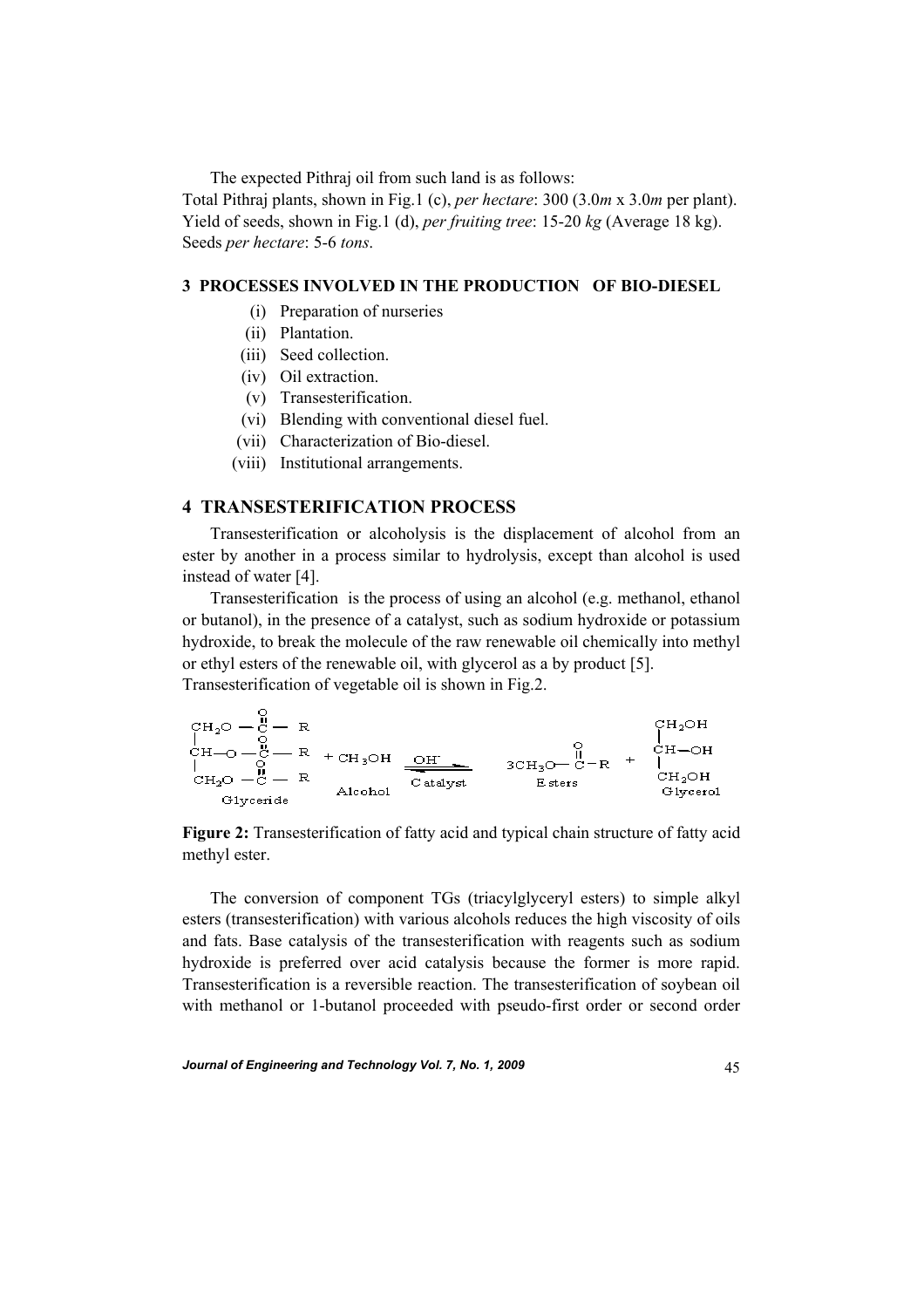kinetics, depending on the molar ratio of alcohol to soybean oil (30:1 pseudofirst order, 6:1 second order; sodium methoxide catalyst) while the reverse reaction was second order.

 Methyl esters are the most "popular" esters for several reasons. One reason is the low price of methanol compared to other alcohols. Generally esters have significantly lower viscosities than the parent oils and fats. Accordingly they improve the injection process and ensure better atomization of the fuel in the combustion chamber. The effect of the possible polymerization reaction is also decreased. The advantages of alkyl esters were noted early in studies on the use of sunflower oil and its esters as DF. Another advantage of the esters is possibly more benign emissions, for example, with the removal of glycerol (which is separated from the esters) the formation of undesirable acrolein may be avoided, as discussed above. These reasons as well as ease and rapidity of the process are responsible for the popularity of the transesterification method for reducing the viscosity-related problems of vegetable oils. The popularity of methyl esters has contributed to the term "Bio-diesel" now usually referring to vegetable oil esters and not neat vegetable oils. The reaction parameters investigated were molar ratio of alcohol to vegetable oil, type of catalyst (alkaline .vs. acidic), temperature, reaction time, degree of refinement of the vegetable oil and effect of the presence of moisture and free fatty acid. Although the crude oils could be transesterified, ester yields were reduced because of gums and extraneous material present in the crude oils.

 Besides sodium hydroxide and sodium methoxide, potassium hydroxide is another common transesterification catalyst. Both NaOH and KOH were used in early work on the transesterification of rape seed oil. Recent work on producing Bio-diesel (suitable for waste frying oils) employed KOH. With the reaction conducted at ambient pressure and temperature, conversion rates of 80 to 90% were achieved within 5 minutes, even when stoichiometric amounts of methanol were employed. In two steps, the ester yields are 99%. It was concluded that even a free fatty acid content of upto 3% in the feedstock did not affect the process negatively and phosphatides upto 300 ppm phosphorus were acceptable. The resulting methyl ester met the quality requirements for Austrian and European Bio-diesel without further treatment. In a study similar to previous work on the transesterification of soybean oil, it was concluded that KOH is preferable to NaOH in the transesterification of safflower oil, where the optimal conditions were given as  $1\%$  wt. of KOH at  $69 \pm 10^{\circ}$ C with a 7:1 alcohol: vegetable oil molar ratio to give 97.7% methyl ester yield in 18 minutes [6].

 A successful transesterification reaction produces two liquid phases: ester and crude glycerin. Crude glycerin has heavier liquid, will collect at the bottom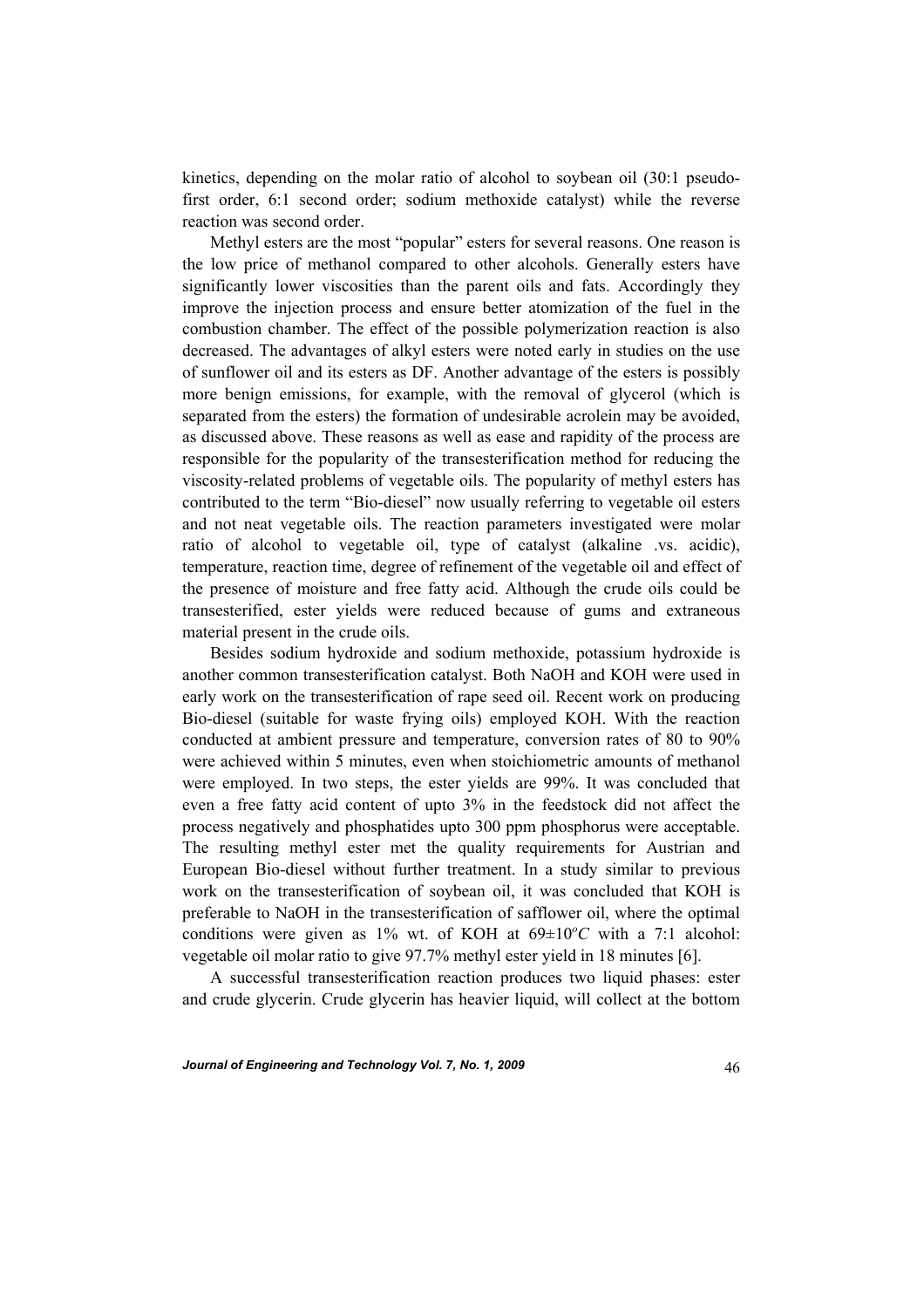after several hours of settling. Phase separation can be observed within 10 minutes and can be complete within 2 hours of settling. Complete settling can take as long as 20 hours.

# **5 THE POSSIBLE REDUCTION OF IMPORTING DIESEL BY PLANTING JATROPHA CURCAS IN BARREN LANDS OF BANGLADESH**

Total barren lands in Bangladesh = 0.32 *million hectares* [7]

Let 80% barren land can be used for cultivation that means 256000 *hectares*.

Annual Demand of Diesel =2.4 *million tones*.

Around 2500 Jatropha tree could be planted in one hectare and 2000 contains seed.

Each tree gives seeds =2.5 *kg* (approximately).

1 hectare land gives seeds = 5000 *kg*.

256000 *hectares* land gives seeds = 5000\*256000 *kg*.

It has been found that 3.8 *kg* Jatropha oil is obtained from 10 *kg* Jatropha seeds that means 38% can be converted from Jatropha seeds to Jatropha oil.

 So 256000 *hectares* land gives oil = 5000\*256000 \*0.38 *kg*  $= 48.64*10^{7}$  kg.

Again,

1 *kg* Jatropha oil = 3.8\*0.96 *kg* Bio-diesel (It has been found that 1*kg* Jatropha oil converted to 0.96 *kg* Bio-diesel).

So  $48.64*10^7$  *kg* Jatropha oil gives Bio-diesel =  $48.64*10^7*0.96$  *kg*  $= 46.69*10^{7} kg$ 

= 0.4669 *million tones*.

Annual Demand of Diesel = 2.4 *million tones*.

 By using our used barren lands, Bangladesh can reduce importing diesel fuel from foreign countries by

> $= (0.4669/2.4)$ <sup>\*</sup>100 %  $= 19.45 \%$  $= 19.5\%$  (approximately).

 If Jatropha plantation is successful in barren lands of Bangladesh, the country can saves a huge amount of currency which needed for importing diesel fuel. Bangladesh can reduce importing 19.5 % (approximately) diesel fuel from foreign countries.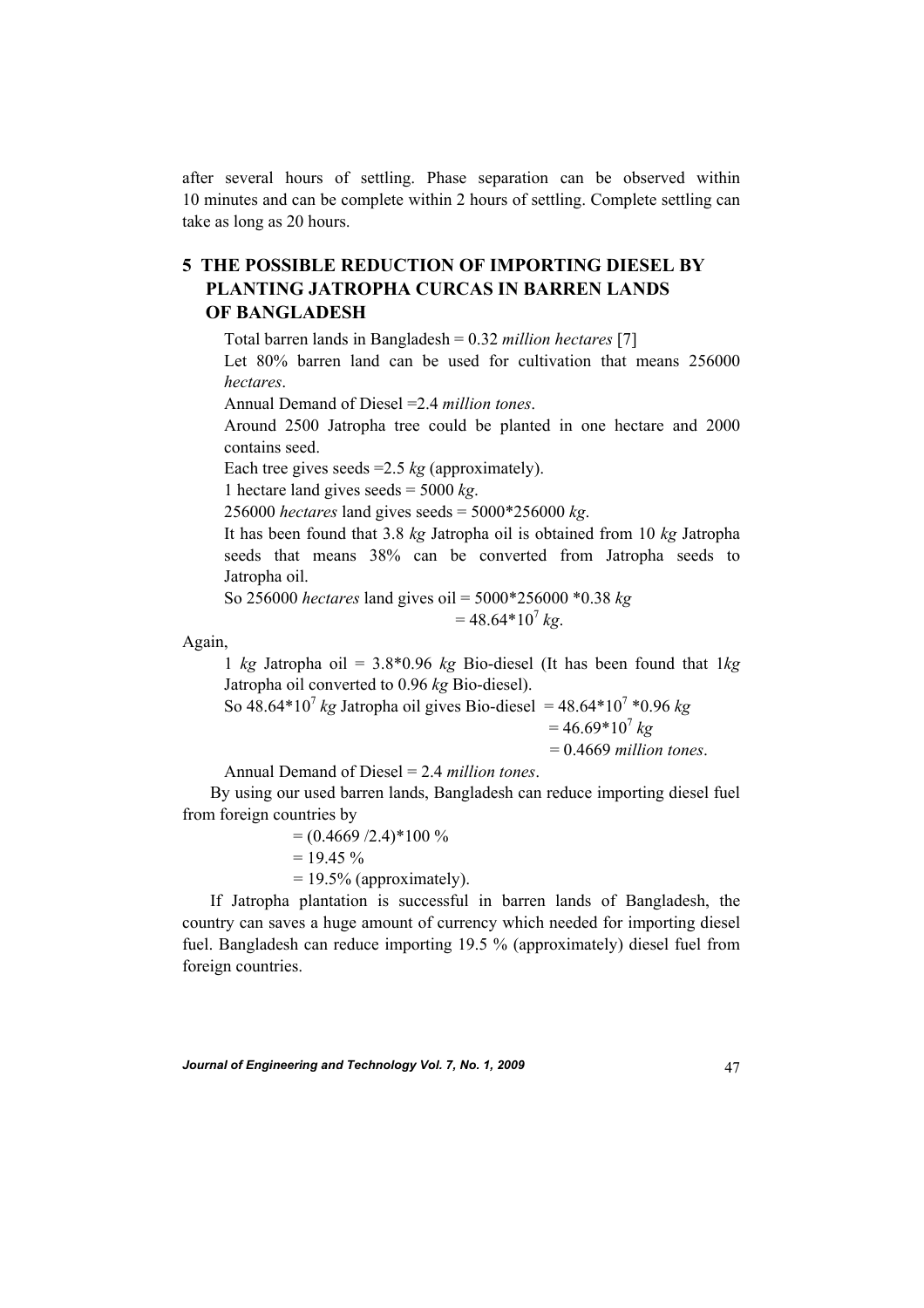# **6 THE POSSIBLE REDUCTION OF IMPORTING DIESEL BY PLANTING PITRAJ IN BARREN LANDS OF BANGLADESH**

 Amount of 80% barren land in Bangladesh = 256000 *hectares*. Around 300 Pithraj tree could be planted in *one hectare*. Each tree gives seeds =18 *kg*. 1 *hectare* land supplies seeds = 5400 *kg*. 256000 *hectares* land supplies seeds =  $13.82 \times 10^8$  *kg.*  Considering 30% Pithraj oil is extracted from seed. So 256000 *hectares* land supplies oil  $= 13.82 \times 10^8 \times 0.30 kg$  $= 4.14 \times 10^8$  kg.

Again,

Considering 97% Pithraj oil is converted to Bio-diesel.

So  $4.14 \times 10^8$  *kg* Pithraj oil gives Bio-diesel =  $4.14 \times 10^8 \times 0.97$  *kg* 

 $= 4.02 \times 10^8$  kg

= 0.402 *million tones*.

Annual Demand of Diesel = 2.4 *million tones*.

By using our used barren lands, Bangladesh can reduce importing diesel fuel from foreign countries by

> $= (0.402/2.4)$ <sup>\*</sup>100 %  $= 16.75\%$  $= 17\%$  (Approximately).

## **7 ECONOMICS OF BIO-DIESEL PRODUCTION FROM JATROPHA CURCAS AND PITRAJ SEED OIL**

In Bangladesh, it is estimated that the cost of Bio-diesel production by transesterification process of oil obtained from Jatropha and Pithraj seed oil will be slightly higher than that of conventional diesel fuel. 1.5 *liters* vegetable oil will be needed to obtain 1(one) *liter* Bio-diesel. After transesterification, the amount of by-product in the form of glycerin is upto 0.40 ml. After cost analysis the following result is found.

 Total cost of Jatropha plantation is Tk.35337.00 *per hectare* and *one hectare* gives 5000 *kg* Jatropha seeds.

| $\triangleright$ Cost of 1.5 <i>litres</i> Jatropha oil | $=$ Tk.22.00     |
|---------------------------------------------------------|------------------|
| Solution Cost of 200 ml (20% vol.) methanol             | $=$ Tk.110.00    |
| $\triangleright$ Cost of 3.5 (0.5% wt.) (NaOH)          | $=$ Tk.2.00      |
| $\triangleright$ Cost of khoil (2.8 kg.)                | $=$ (-) Tk.85.00 |
| $\triangleright$ Cost of raw glycerin                   | $=$ (-) Tk.5.00  |
| Net cost of 1 <i>litre</i> Bio-diesel                   | $=$ Tk.44.00     |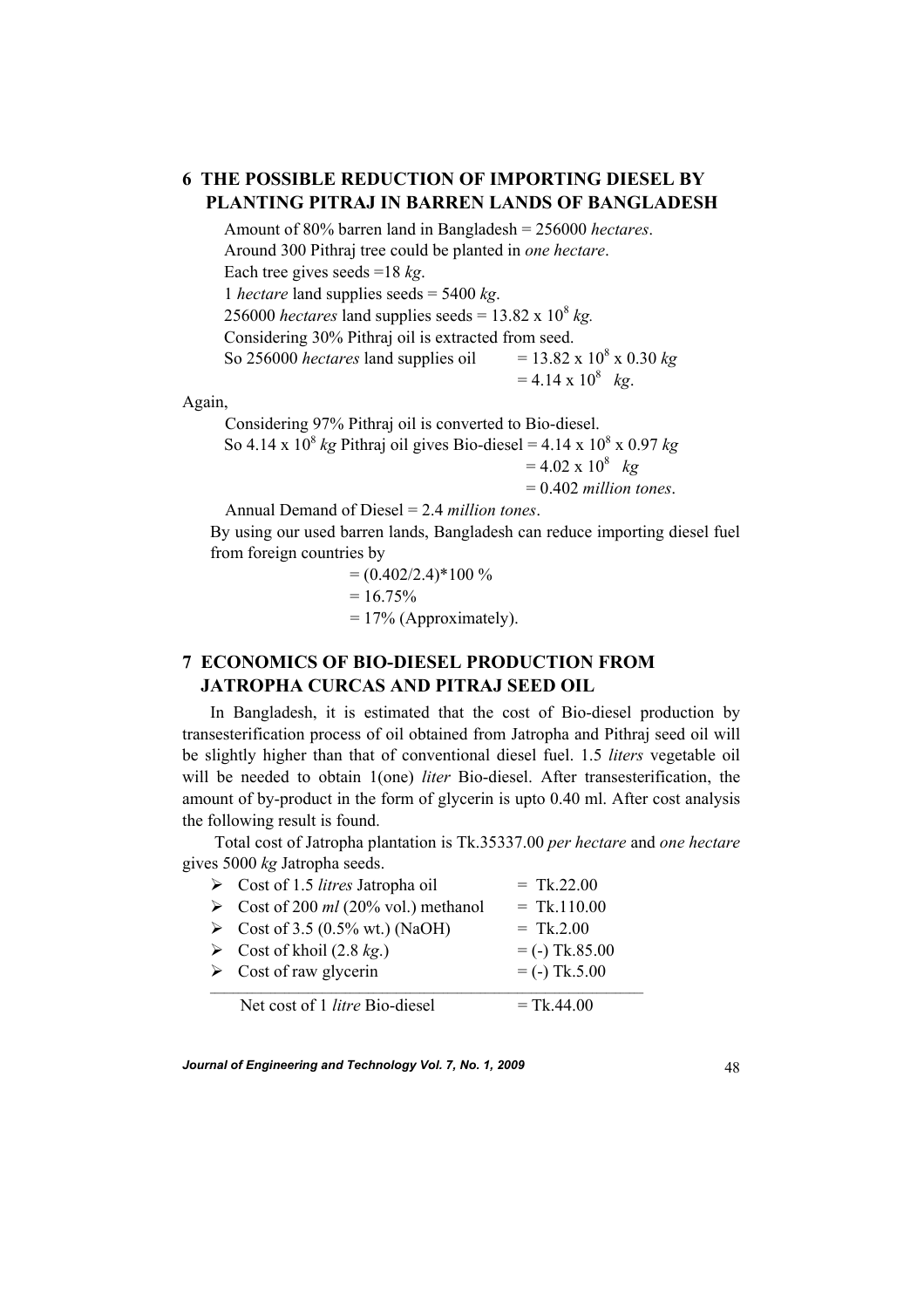Total cost of Pithraj plantation is Tk.30000.00 *per hectare* and *one hectare* gives 5400 *kg* Pithraj seeds.

| $\triangleright$ Cost of 1.2 <i>litres</i> Pithraj Oil | $=$ Tk.36.00  |
|--------------------------------------------------------|---------------|
| Solution Cost of 200 ml (20% vol.) methanol            | $=$ Tk.165.00 |
| S Cost of 3.5 (0.5% wt.) (NaOH)                        | $=$ Tk.1.50   |
| $\triangleright$ Heating cost                          | $=$ Tk.3.00   |
| $\triangleright$ Total cost                            | $=$ Tk.205.50 |
| $\triangleright$ Cost of by products of seeds          | $=$ Tk.155.00 |
| $\triangleright$ Cost of raw glycerin                  | $=$ Tk.6.00   |
| Net cost of 1 <i>litre</i> Bio-diesel                  | $=$ Tk.44.50  |
|                                                        |               |

 The cost will be reduced substantially when it will be used in large scale. The seed waste may be used as good fertilizer. In considering whole situation, the use of Jatropha Curcas and Pithraj seed oil as a Bio-diesel is economically feasible and economic option in comparison with conventional diesel.

## **8 COMPARISON OF JATROPHA AND PITHRAJ BIO-DIESEL WITH DIESEL**

The properties of Jatropha and Pithraj Bio-diesel are obtained and shown in Table.1. It is clear from the table that the properties of Pithraj and Jatropha Bio-diesel are very closer to diesel.

| Properties                           | Jatropha<br>Bio-diesel | Pithraj<br>Bio-diesel | Ordinary<br>diesel |
|--------------------------------------|------------------------|-----------------------|--------------------|
| Density $(gm/cc)$                    | .87                    | .88                   | .86                |
| Kinematic viscosity at $30^{\circ}C$ | 4.50                   | 4.35                  | 4.00               |
| Heating value( $MJ/Kg$ )             | 39.5                   | 39.85                 | 44                 |
| Cetane number                        | 51.5                   |                       |                    |

**Table 1:** Comparison of Jatropha and Pithraj Bio-diesel with diesel

## **9 EFFECT OF METHANOL PERCENTAGES ON (METHYL ESTER) BIO-DIESEL RODUCTION**

Fig.3 and Fig.4 shows the effect of methanol  $(CH<sub>3</sub>OH)$  percentages on Bio-diesel production. The volume percentage of methanol is varied from 15 to 20 keeping the weight percentage of catalyst (NaOH) constant at 0.5. It can be seen in Fig.3 and Fig.4 that with the increase in reaction temperature up to 55*ºC*, Bio-diesel production increases and then decreases for all methanol percentages. It is found that maximum 96% methyl ester (Bio-diesel) is obtained with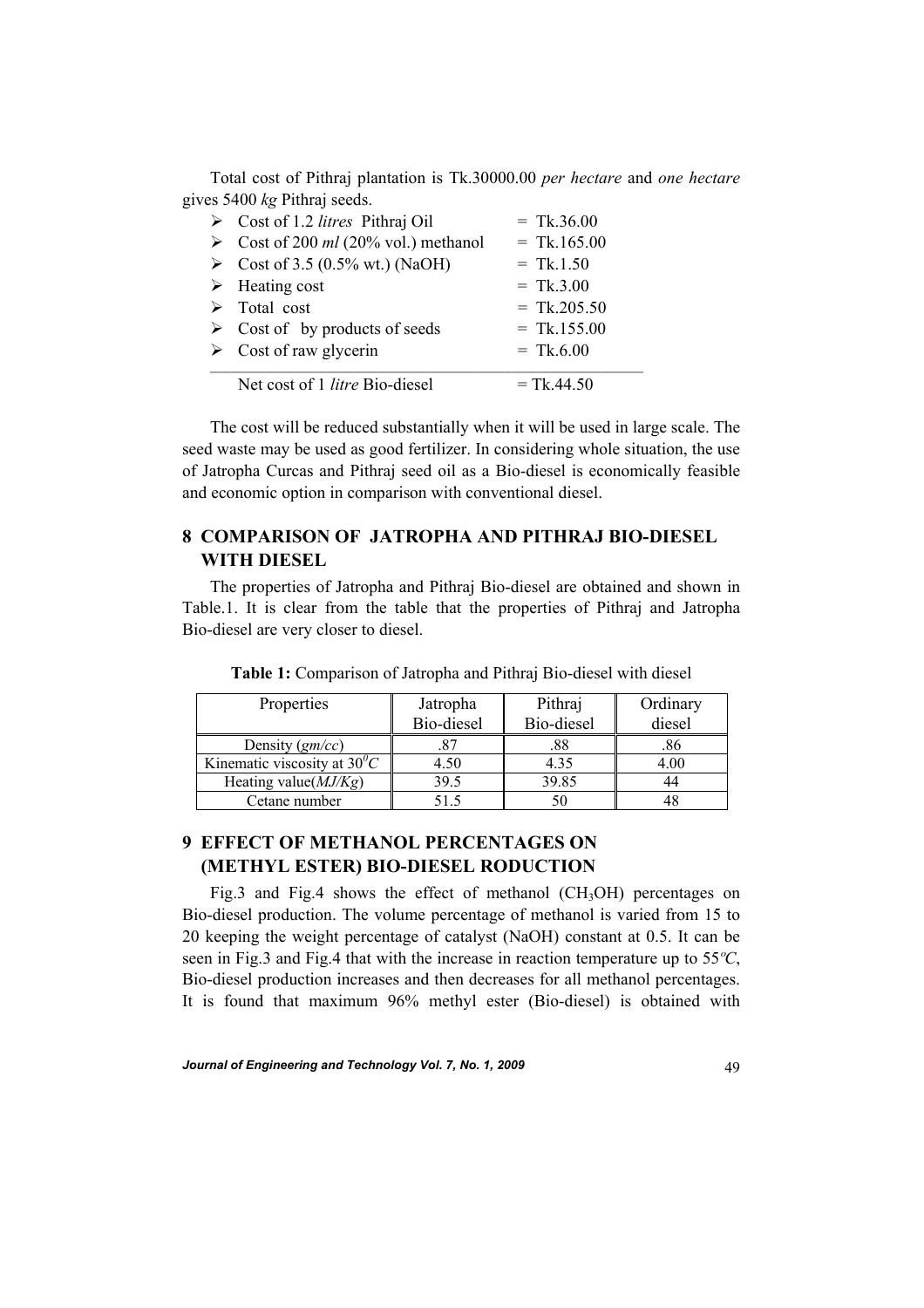20% vol. methanol. Decrease in Bio-diesel production with further increases in reaction temperature after 55*ºC*, may be associated with the methanol evaporation. Thus it is concluded that 20% vol. of methanol is optimum for maximum Bio-diesel production**.** 



**Figure 3:** Effect of methanol (CH<sub>3</sub>OH) percentage on Bio-diesel production for Jatropha (NaOH =  $0.5\%$  wt.).



Figure 4: Effect of methanol (CH<sub>3</sub>OH) percentage on Bio-diesel production for Pithraj (NaOH =  $0.5\%$  wt.).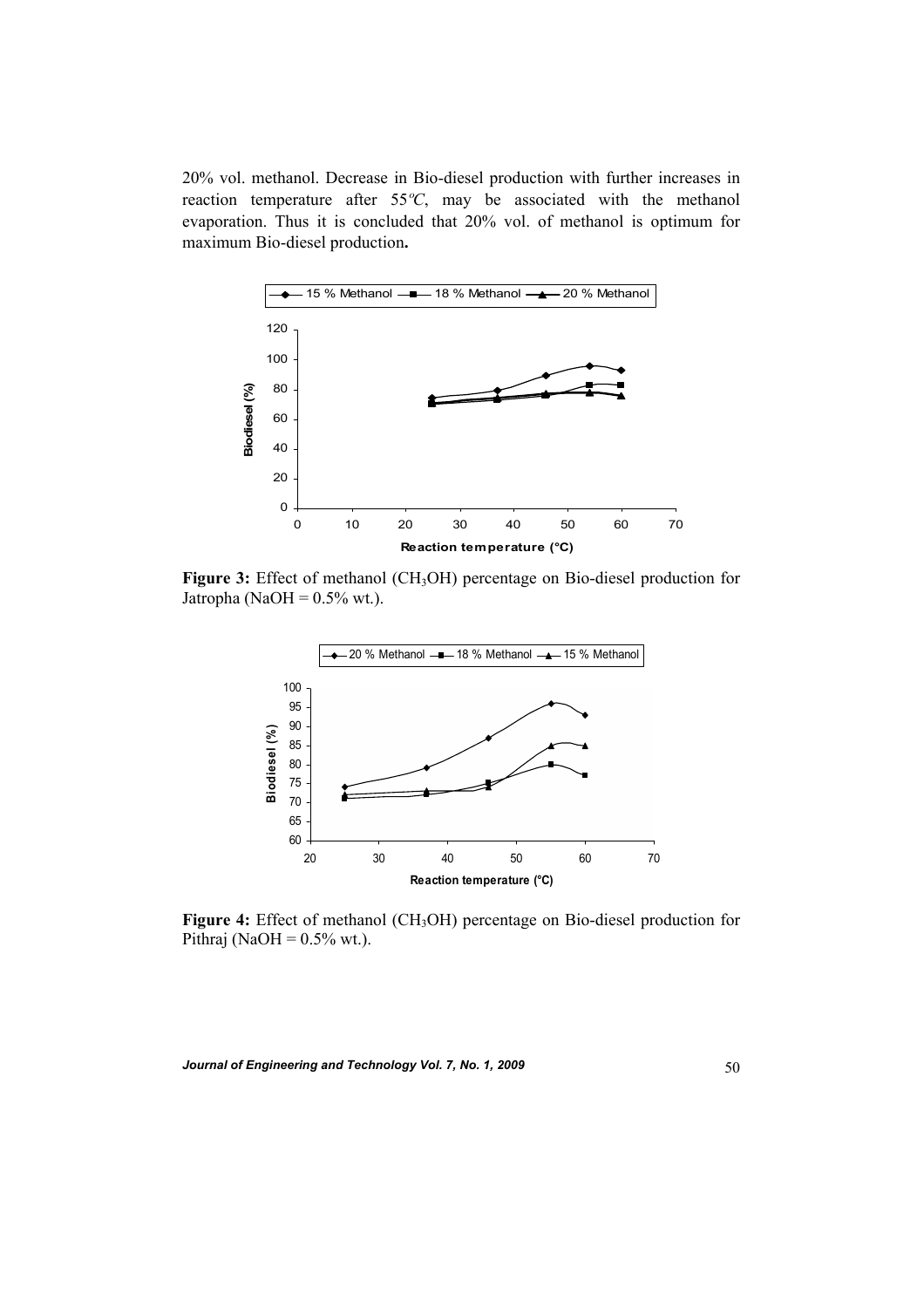## **10 EFFECT OF CATALYST (NAOH) PERCENTAGES ON BIO-DIESEL PRODUCTION**

 Fig.5 and Fig.6 show the effect of catalyst (NaOH) percentages on Bio-diesel production. The weight percentage of catalyst (NaOH) is varied from 0.5 to 0.7. Here the volume percentage of methanol is kept constant as 20% vol. which is optimized earlier. It can be seen in Fig.5 and Fig.6 that with the increase in reaction temperature up to 55*ºC*, Bio-diesel production increases for all catalyst (NaOH) percentages and then decrease. It is found that maximum 95% methyl ester (Bio-diesel) production is obtained at 0.6 % wt. of catalyst (NaOH)



**Figure 5:** Effect of catalyst (NaOH) percentages on Bio-diesel (Jatropha).



**Figure 6:** Effect of catalyst (NaOH) percentages on Bio-diesel (Pithraj) production (methanol =  $20\%$  vol.).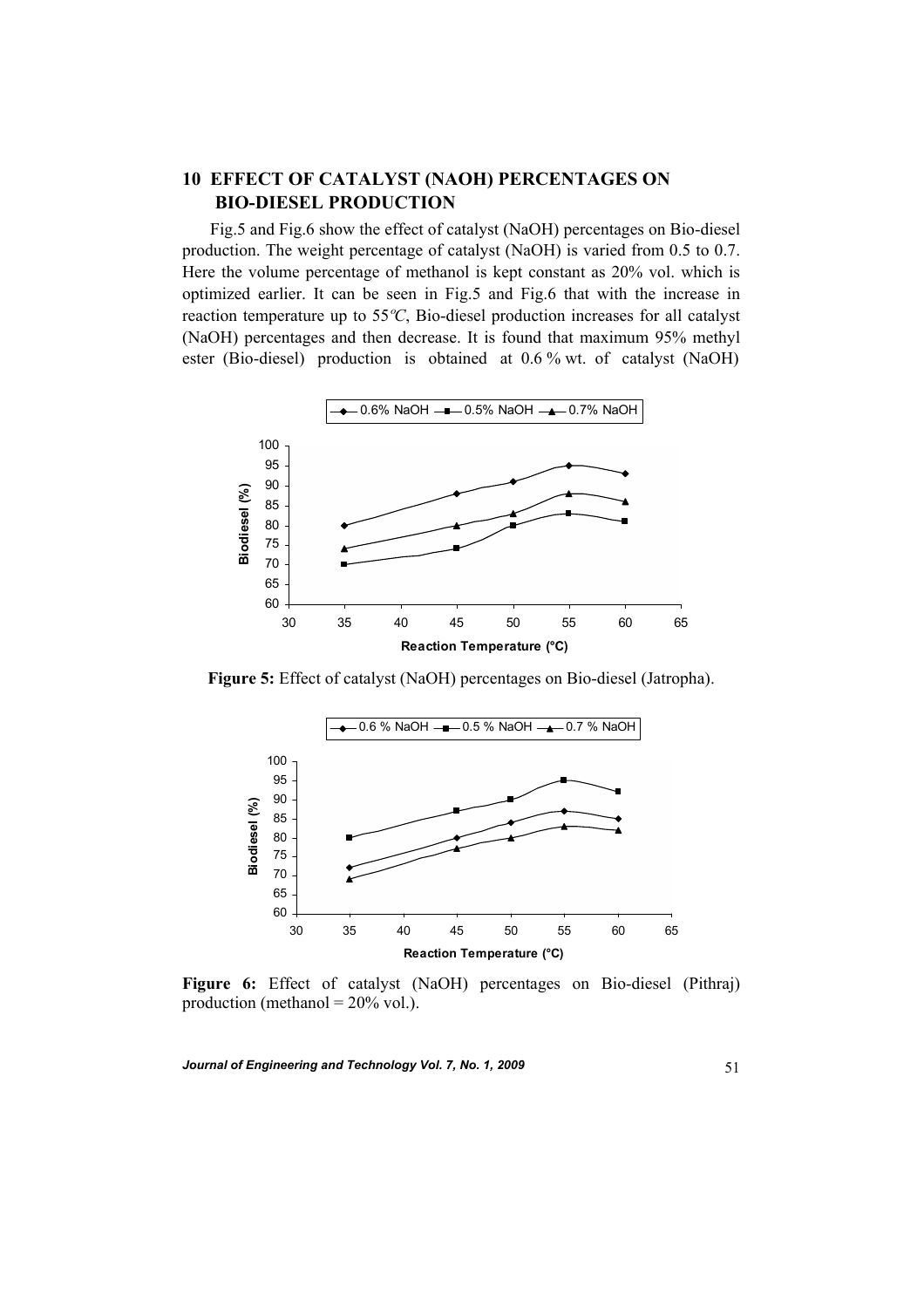percentage. Increasing the reaction temperature beyond 55*ºC*, Bio-diesel production decreases which may be due to evaporation of methanol at higher temperature. Therefore, it can be concluded that 20% vol. of methanol and 0.6% wt. of NaOH are the best for maximum Bio-diesel production.

### **11 EFFECT OF REACTION TIME ON BIO-DIESEL PRODUCTION**

 Fig.7 and Fig.8 shows the effect of reaction time on Bio-diesel production. The volumetric percentage of methanol is kept at 20 while the catalyst weight percentage is set to 0.6 (both optimized earlier). It is evident in Fig.7 and Fig.8 that with the increase in reaction time, the Bio-diesel production increases upto



**Figure 7:** Effect of reaction time on Bio-diesel (Jatropha) production  $(CH<sub>3</sub>OH = 20\%, NaOH = 0.6\%).$ 



**Figure 8:** Effect of reaction time on Bio-diesel (Pithraj) production  $(CH<sub>3</sub>OH = 20\%, NaOH = 0.6\%).$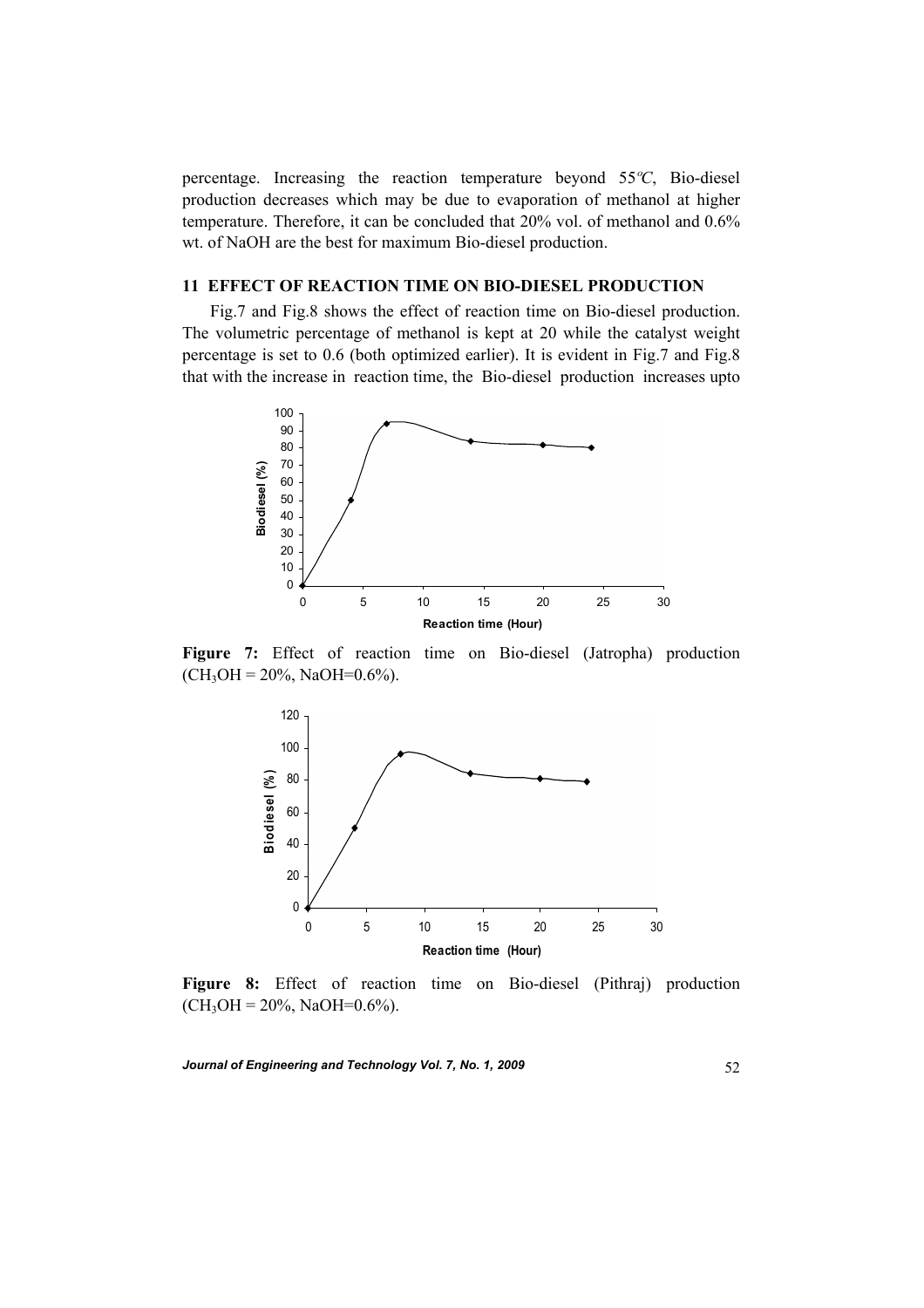6 hours and then decreases. This is due to the fact that the tendency of soap formation increases with increase in reaction time. It is found that for 6 hours the maximum Bio-diesel production is 96%. When the mixture of Jatropha oil, methanol and catalyst is kept for 24 hours, the Bio-diesel production is reduced to 80%. Most recently, a novel technology is invented for producing Bio-diesel from waste, cooking grease, recycled vegetable oils and agricultural seeds in a much faster, simpler and as much less as expensive way [8].

#### **12 CONCLUSIONS**

 Bangladesh is fully depended on petroleum import as of now, creating pressure on balance of payment, especially after the price hike of oil in the global market. And the government is looking for alternative fuel. Jatropha Curcas and Pithraj cultivation can be the solution for the alternative in Bangladesh. It may also improves the security of Bio-diesel supply, creating employment opportunities, increasing foreign earnings (supposed it can be exported) and supporting equal plantation development, particularly for the barren lands in Bangladesh. In this report, prospect of Jatropha Curcas cultivation is discussed. Bio-diesel is produced with Jatropha oil. The properties of Jatropha Bio-diesel is determined and compared with those of conventional diesel fuel. The results of this work may be summarized as follows:

- (i) Jatropha Curcas and Pithraj can be cultivated even on arid, barren and fallow lands. There are hills in southern part of Bangladesh. Jatropha Curcas and Pithraj are cultivated on such hills or other barren or uncultivated lands, Bangladesh can save a huge currency importing petrol and diesel. If Jatropha is cultivated on uncultivated land Bangladesh can reduce (19.5% for Jatropha, 17% for Pithraj) importing petrol and diesel from foreign countries.
- (ii) It can generate rural employment for cultivation, seed collection and processing.
- (iii) Jatropha and Pithraj seeds are crushed for oil. 38% and 30% oil are obtained by crushing of Jatropha and Pithraj seeds in a conventional mustard seed crushing machine. 96% and 97% Bio-diesel have been obtained from Jatropha and Pithraj oil respectively.
- (iv) Characterization of Bio-diesel is done. The properties of Bio-diesel are closer or even better than those of conventional diesel fuel. Thus Bio-diesel from Jatropha Curcas and Pithraj may be used as alternative diesel fuel in Bangladesh.